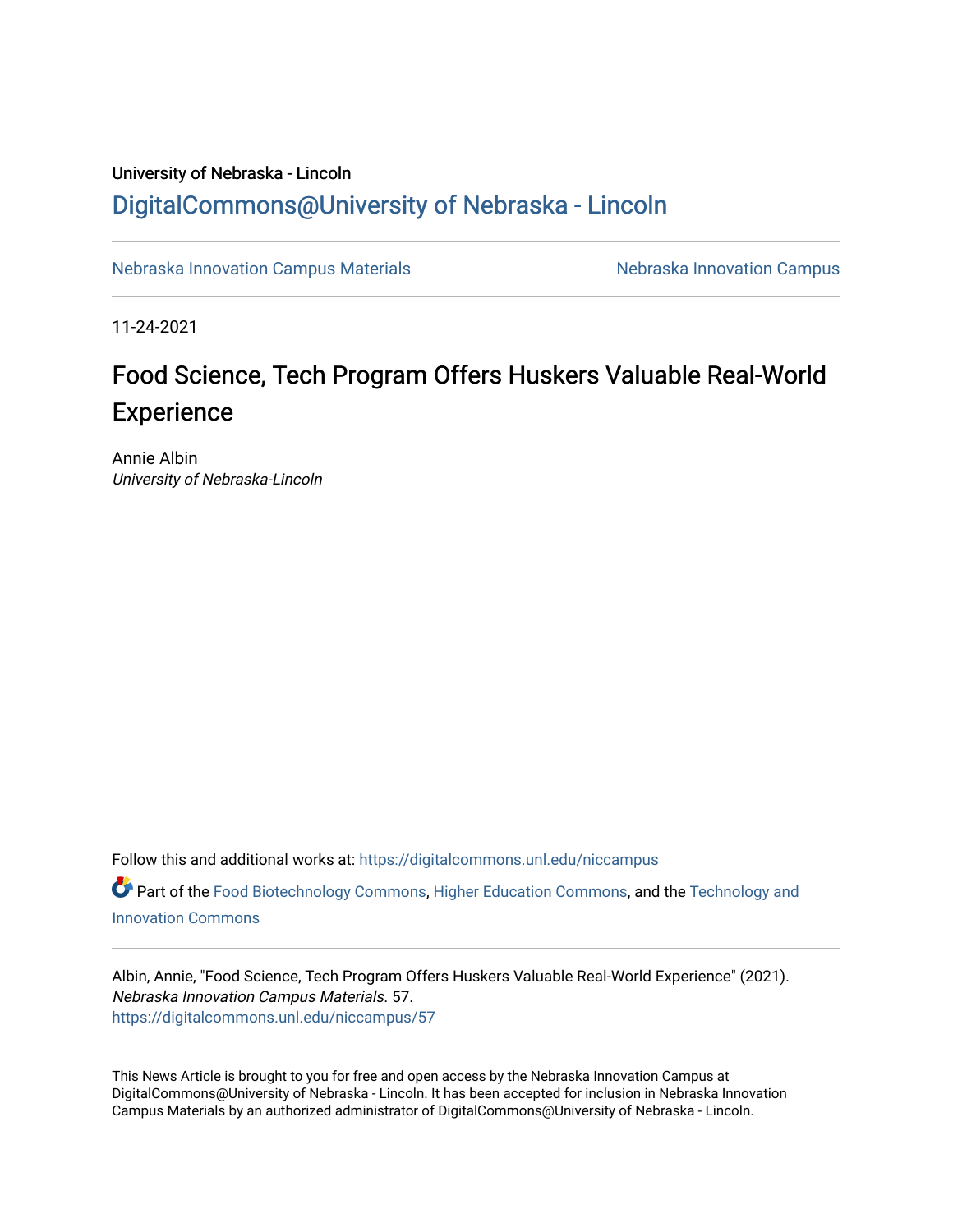# Food science, tech program offers Huskers valuable real-world experience

A program launched by a student experience is helping Huskers in food science and technology majors gain hands-on experience while making positive real-world impacts.

Offered through the University of Nebraska–Lincoln's Department of Food Science and Technology, the Food Processing Center's Student Rotation program allows undergraduates to participate in four lab experiences. Those labs — dairy plant, pilot plant, product development lab and sensory lab — were first completed by a student who just happened to take them through the four years of her collegiate career.

Russell Parde, manager of the pilot plant, said the department took note of how much the student gained from the four-lab experience and took action.

"I think her experience here was kind of…a light bulb for us, and that we can kind of hopefully replicate her experience many times because it was just so valuable for her and for us," Parde said.

Nebraska's April Johnson, a senior food science and technology major from Albion, has been a part of the rotation program since January 2020. In that time, she has gained a wealth of food science experiences.

"I just kind of was like, 'OK, this seems like a unique opportunity. I should apply for this,'" Johnson said. "It's been really great. I've gotten a lot of hands-on experience because of that."

The Food Processing Center's proximity to her classes and the opportunity to shift through a variety of workspaces sold Johnson on the internship.

"I just tried to seize every opportunity in the food science department that I could," Johnson said.

Johnson started out in the dairy plant producing ice cream for the university's legendary Dairy Store. She occasionally popped into the pilot plant where she'd help them clean the machines after projects before finally settling in the product development lab. During summer 2020, she even assisted the Husker team that

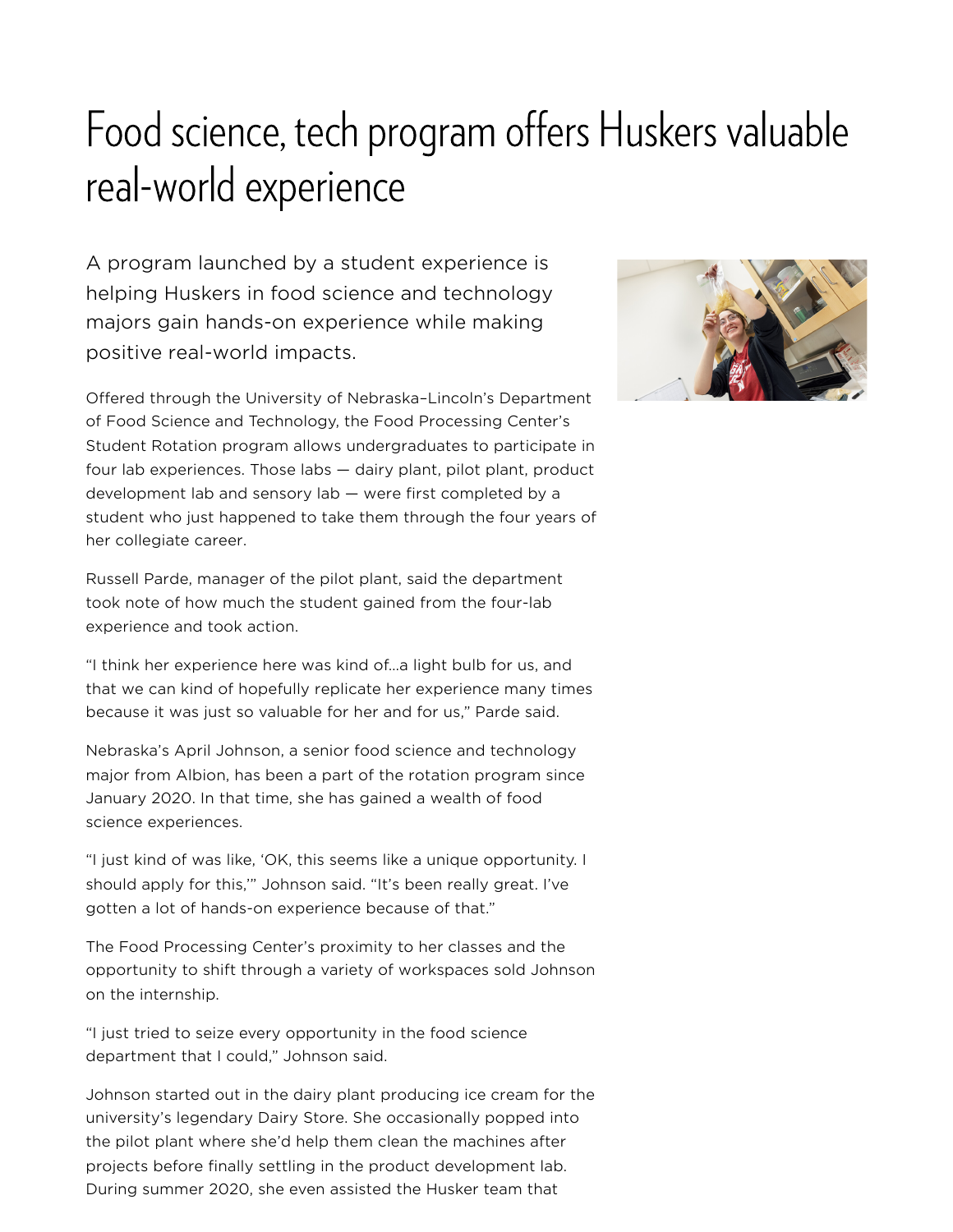helped produce more than 200,000 gallons of hand sanitizer in response to the COVID-19 pandemic.

In addition to working with the rotation program, she has also been a teacher's assistant and contributed to research projects. Johnson first came to the university as an undeclared major. Now, she can confidently say that she will be pursuing the food science path upon graduation thanks to the wealth of experiences she had as an undergrad.

Students like Johnson can begin working in the rotation program at any point of their collegiate career — allowing for some Huskers to get in the door as early as their first year. The idea is something that Parde sees as a mutually beneficial plan for students and the Food Processing Center.

"That way we can train them throughout their career, throughout their student life…and have them be more valuable to us, and in return they'll get more value out of a position," Parde said.

By placing undergraduate students at the helm of production and research projects, the plant is proving their trust in the food science & technology program. Additionally, they are supplying the food science industry with worthy interns and full-time employees that already have ample amounts of experience in realworld work settings.

"It's really important for students because they get that hands on experience, and it's a little bit more real world," said Sara Roberts, student service coordinator for the department.

Roberts noted that there are a variety of opportunities for students within food science and technology seeking work experience. Along with working in the Food Processing Center, they can also reach out to faculty members to see if there are any open positions in their labs.

One senior, Ellenor Sell, did just that — and they've been working in their lab ever since. They wanted to strengthen their skills and be better prepared for the workforce, and their laboratory internship has let them do just that.

"I think I'll be better prepared but I also think I'll meet the requirements of work experience for most jobs," Sell said.

Roberts said that she has noticed an uptick in students seeking out internships within the department. Many have come to realize both the impact that work experience has on a resume, but also the plentiful opportunities that are available to them as University of Nebraska–Lincoln students.

She even noted that if students can find an open availability in a faculty member's lab, many times the faculty member will seek out other open spaces in another lab for said student. The culture of inclusion and connectedness is alive in the Department of Food